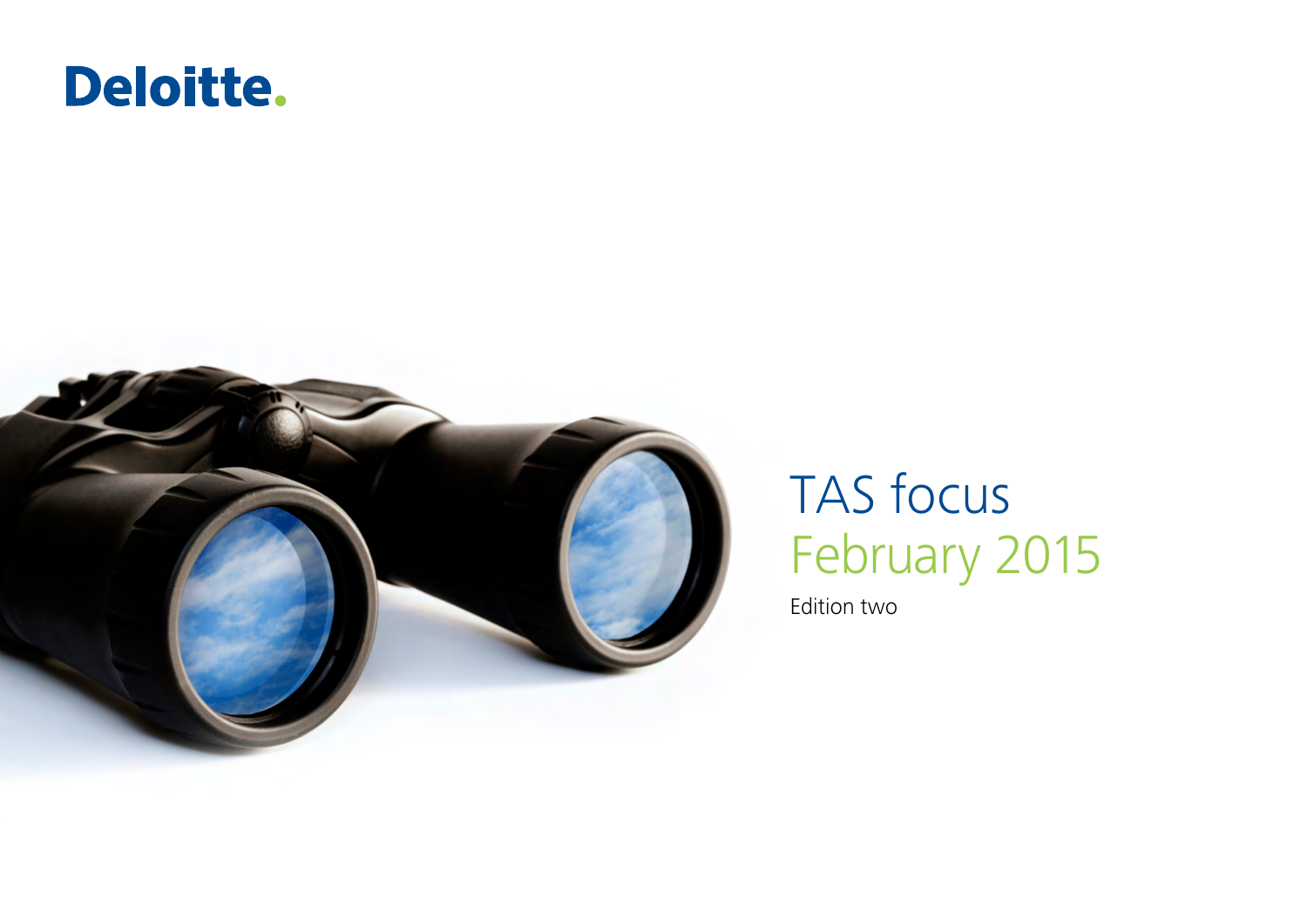

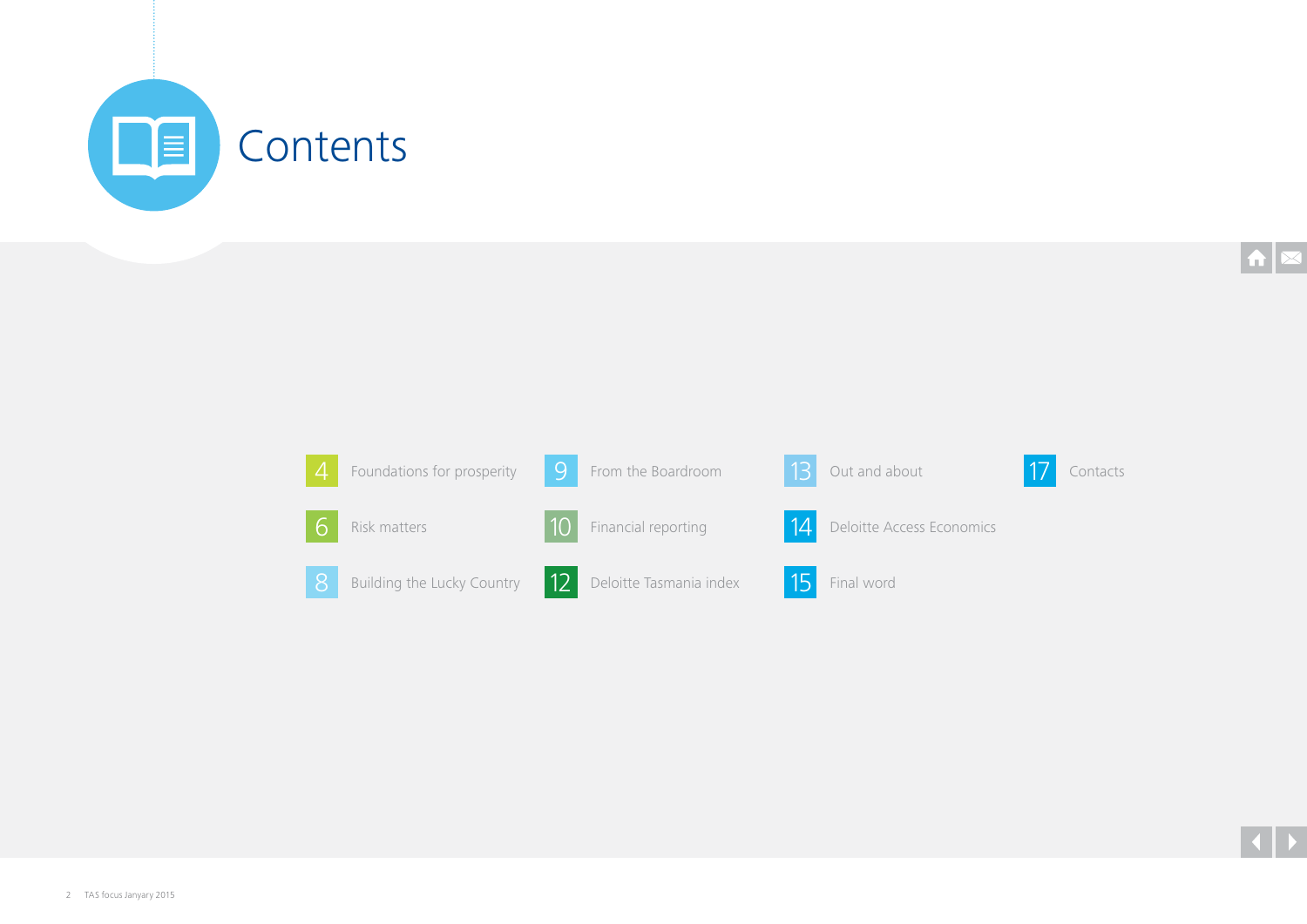

## Dear Director

Edition two and thank you for your feedback. We have changed the format to make it easier to view. We hope you enjoy this edition.

Our aim for TAS focus is simple – to provide Directors who live or work within Tasmania with some valuable insights that will assist you in your role, provide a snapshot of the market, and give you highlights from Deloitte Tasmania.

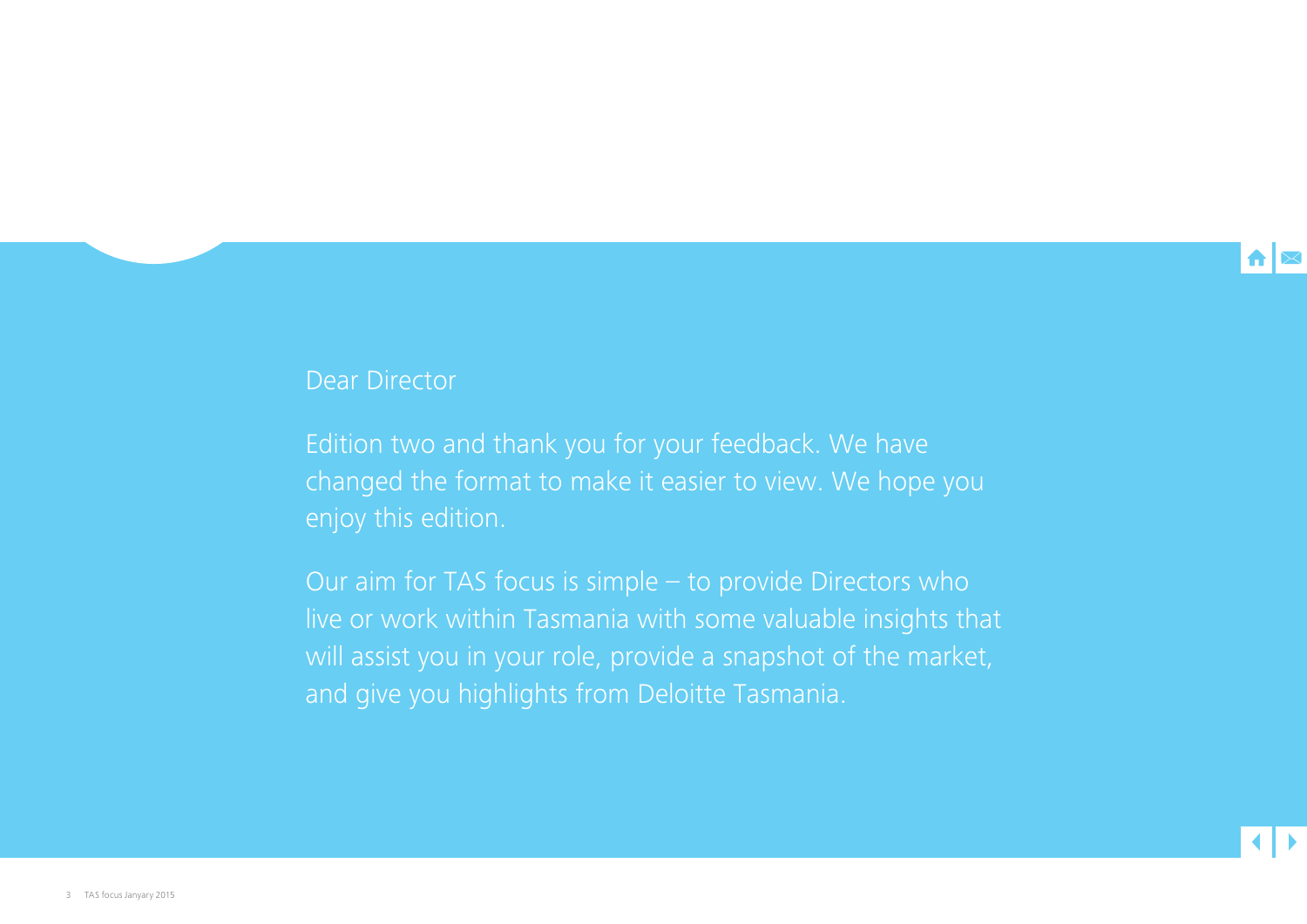<span id="page-3-0"></span>

# Foundations for prosperity

## The prosperity equation



Carl Harris Managing Partner

There are three factors that make up the prosperity equation. Global value placed on products and expertise, your share of the population that is working and the productivity of that working population. Nationally the switch in phases of the mining boom is seeing iron ore and coal prices falling and therefore the first factor is reducing in influence. The mining boom did not really do much for the Tasmanian economy other than contribute to a high AUD, so this part of the equation is of less relevance. So let's focus on the other two.

Tasmania has the lowest participation rate in the country. The good news is it is improving, but it is still a long way off national averages and with our high level of elderly Australian's living (and moving) here we are always going to struggle on this factor. This is further

compounded by the retirement of the baby boomers. We also lag on the productivity front, as we work fewer hours and are less productive than mainland Australia. Combined these factors mean that as a state we need to embrace what we can control and influence, and work them to our advantage.

The Deloitte 'Building the Lucky Country' (BTLC) series has followed these themes through each of the four releases so far. Edition one 'Where is your next worker' provided insights and solutions into securing the future workforce, edition two focussed on digital disruption and in particular the industries that are facing a 'short fuse, big bang' due to rapid and massive digital innovation disrupting the norms of business.

Edition three of BTLC talked about the growth hot spots for the state – Tourism, Agribusiness and International Education (with wealth management and aged industries also being important). Released on 29 October 2014, edition four, 'Get out of your own way, Unleashing productivity' deals with reducing government and business red tape.

So can we get more people into the workforce and keep them there? Can we increase productivity through digital innovation, investing in industries within growth hot spots and unleashing the burden placed on business through reducing red tape? We have to and we can't rely on just one of these, we need a combination of all three.

The visit from the Chinese President Xi Jinping in November, being named as the top four regions to visit by Lonely planet and hosting the Restaurant Australia finale are three examples of global exposure for our State, and they align beautifully with the three key growth hot spots for our prosperity – tourism, agribusiness and international education.

The key now is that we have to seize and optimise these opportunities.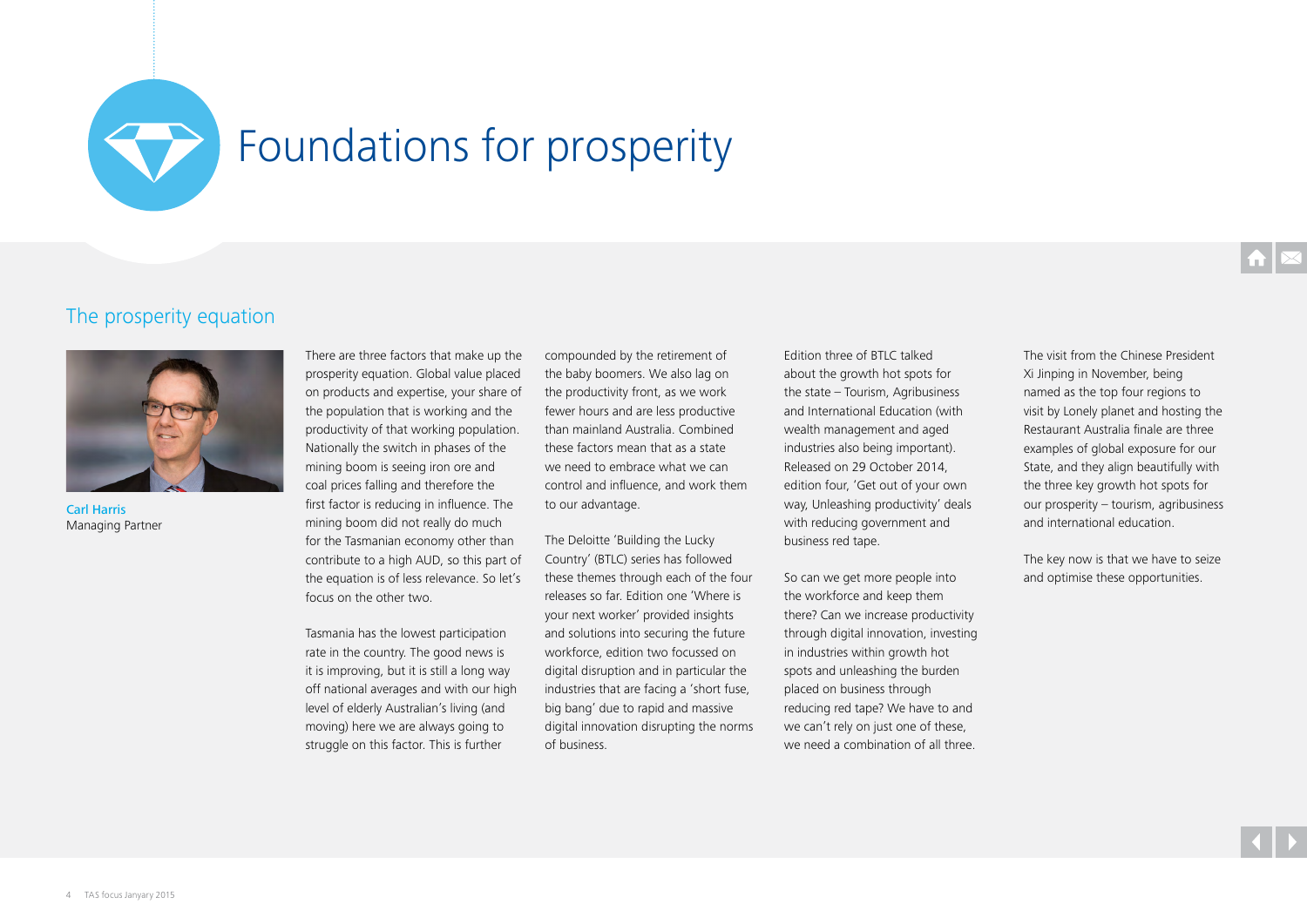# Foundations for prosperity (cont.)

So what can we do ? Some thoughts are:

- Ensure high quality and consistent supply of our agricultural and aquaculture produce
- Be a world leader in the use technology and innovation
- Build scale to interest larger investors
- Ensure the workforce of the future is educated and skilled in the right areas
- Continue to transform our tourism industry to be 'China ready' and ensure that Asian tourists are appropriately catered for
- We need more hotel rooms and rooms of the right quality/ star rating
- Continue to invest in research and specialist courses
- Tailor our university courses for the growth markets
- Embrace change, disruption and innovation.

We already do some of the above very well such as the use of technology in the agribusiness sector and our world class research centres. There are good news stories elsewhere too. But competition in the hot spots is high and as a state we face many obstacles.

And of course there is China, arguably at the epicentre of our potential prosperity. I thoroughly enjoyed the TAS INVEST forum and from the gala dinner I would like to finish with a quote by Andrew 'Twiggy' Forrest in reference to President Xi Jinping.

'If there is one person who can change the prosperity of everyone in this room, or better still of your children and grandchildren, it is this humble man'.

At a recent business forum I attended one of the conclusions we reached was that as leaders we have an obligation to increase the Chinese cultural understanding and awareness of all Tasmanians. The above quote succinctly reiterates why this is so important.

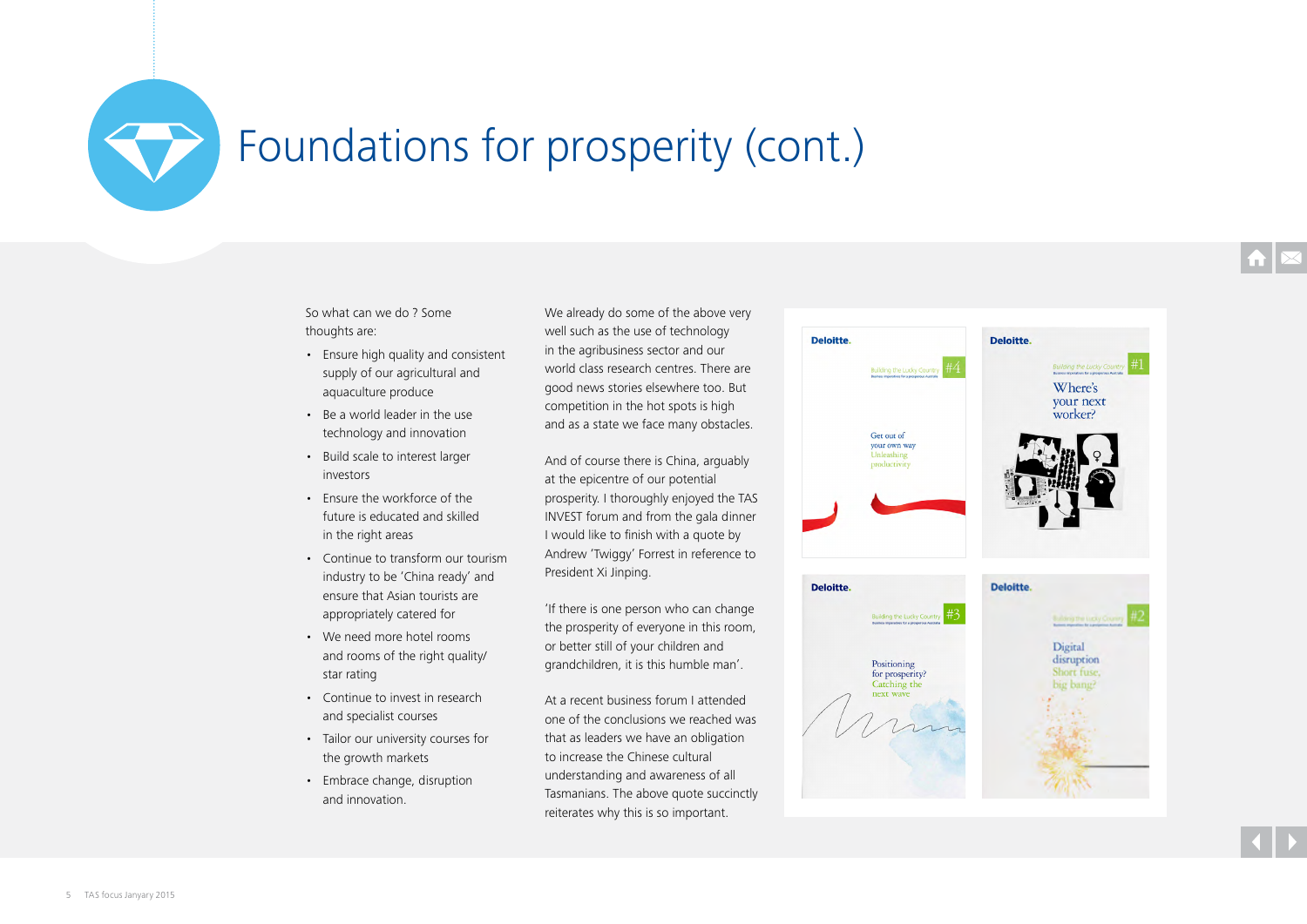## <span id="page-5-0"></span>B Risk matters

## Risk appetite



David Harradine Risk Partner

Articulating the level of risk an organisation is willing to accept in the pursuit of its strategic objectives is not a new concept but the word 'appetite' itself does tend to create some confusion. 'Appetite' brings to mind epicurean thoughts such as how hungry for risk should my organisation be?

Continuing on this culinary theme, a prudently managed organisation should ensure that its eyes are not bigger than its stomach and similarly it should not be so famished it could eat a proverbial horse. Boards play a critical role in getting a 'balanced diet' right as there are many different diets out there and they do not give effect to the same results in those that take them.

Rod Whitehead Audit & Risk Partner

In recent times, we have seen more and more organisations embarking on a process to document a formal risk appetite statement (RAS), each with varying degrees of success. This brief article aims to demystify the process of developing a RAS that will effectively guide the decisions of those who actively take on risk on behalf of an organisation.

## What should your RAS aim to achieve?

Objectives of implementing a RAS:

| <b>Support</b>      | Support conscious and profitable risk-taking (as opposed      |
|---------------------|---------------------------------------------------------------|
| conscious risk      | to risk avoidance at all cost or an inability to describe the |
| taking              | level of risk your organisation is actually exposed to)       |
| <b>Drive strong</b> | Enable performance management (if you can't measure           |
| performance         | your risk appetite and exposure, you cannot manage it)        |
| Contemplate         | Enable discussion and consideration of potential catastrophic |
| catastrophes        | failures (even if they have a low likelihood of occurring)    |

## What does a 'good' RAS look like?

- A 'good' RAS informs people who take risks on an organisation's behalf about the:
- Strategic objectives they must support in their risk taking
- Categories of material risk relevant to the objectives they are pursuing
- Drivers/causes of risk associated with their objectives
- Agreed limits (qualitative and quantitative) within which risk may be accepted.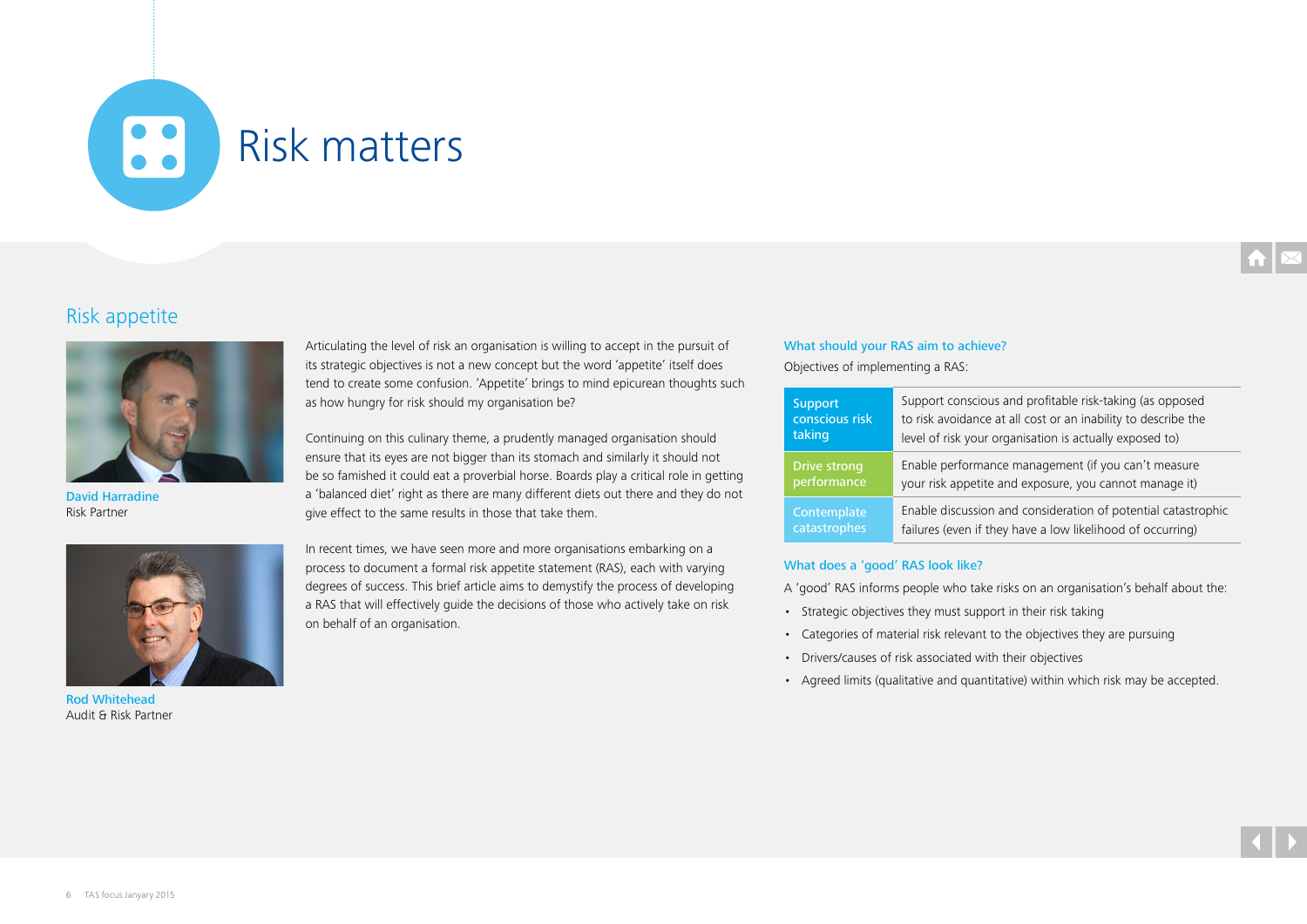## What are the common pitfalls in implementing a good RAS?

We have observed the following common practices which limit the usefulness of a RAS:

- Consideration has not been adequately given to the key strategic decision points (scenarios and trade-offs) likely to confront the board and executive team in the future
- Rebadging existing risk exposure assessment criteria as a 'risk appetite framework', thereby managing risk appetite as an average of averages
- Trying to do too much and not focussing on the key issues at play. Ideally, the RAS should be cascaded across the organisation to only state what is relevant to each level
- Failing to make a RAS relevant to operations by not including appropriate risk measures and limits at each level noted in the following diagram.

## Strategic plan & objectives risk strategy

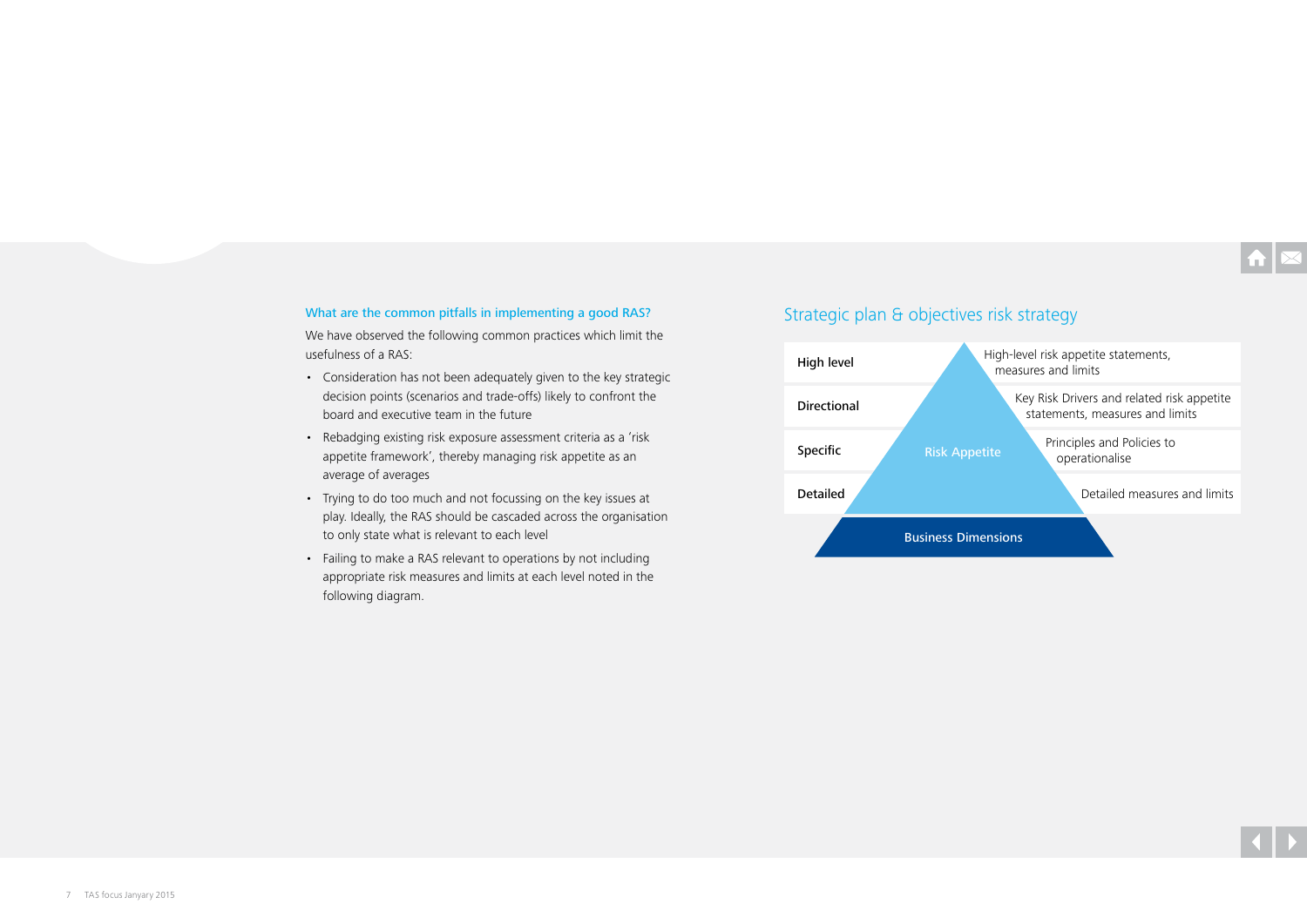<span id="page-7-0"></span>

# Building the Lucky Country

Each year Deloitte releases an edition of the Building the Lucky Country series – a document that invariably starts a national conversation. We released the fourth edition on 29 October.

Deloitte calculates the national cost of rules and regulations at \$250 billion annually across the private and public sectors.

This national cost comes in two parts:

- \$95 billion the cost of administering and complying with public sector regulations
- $\cdot$  \$155 billion the cost of administering and complying with the rules that organisations choose to impose on themselves.

Many Tasmanians are caught up in the 'branch office syndrome', with a Deloitte survey of corporate Australia showing that organisations operating across states had compliance burdens more than half as time consuming again as those faced by organisations operating in just the one state.

With corporate headquarters in Sydney or Melbourne calling the shots or many local entities suffering from a steady build-up of rules on top of rules, local compliance costs are huge. In total, the costs of administering and complying with rules and regulations – both public sector rules and those that organisations choose to impose on themselves – weigh in at \$5 billion in Tasmania.

Businesses usually impose rules on themselves for good reason – to increase controls, avoid risk, create compliance or make the organisation more effective. Yet often there are unintended or unforeseen consequences, with the new rules creating overlaps in regulation, or old rules becoming outdated due to changes in technology or business models.

Deloitte has taken a dose of its own medicine, asking its employees to identify 'dumb rules' that get in the way of innovation, collaboration and creativity, with a 'Dumbest Things' internal campaign. The Dumbest Things campaign is the beginning of a purposeful and programmatic unleashing of productivity across the organisation. It's about actively reminding all our people that innovation comes from building a culture that focuses on what must go right, not what could go wrong.

Australia's compliance culture is cluttering our cost base and choking our innovation. That is coming at a massive and rising cost to our state and nation. Understanding and taking advantage of our competitive strengths as a state is as important as ever, but we also need to deal with the potential efficiency gains of 'ruling ourselves' more effectively.

Deloitte.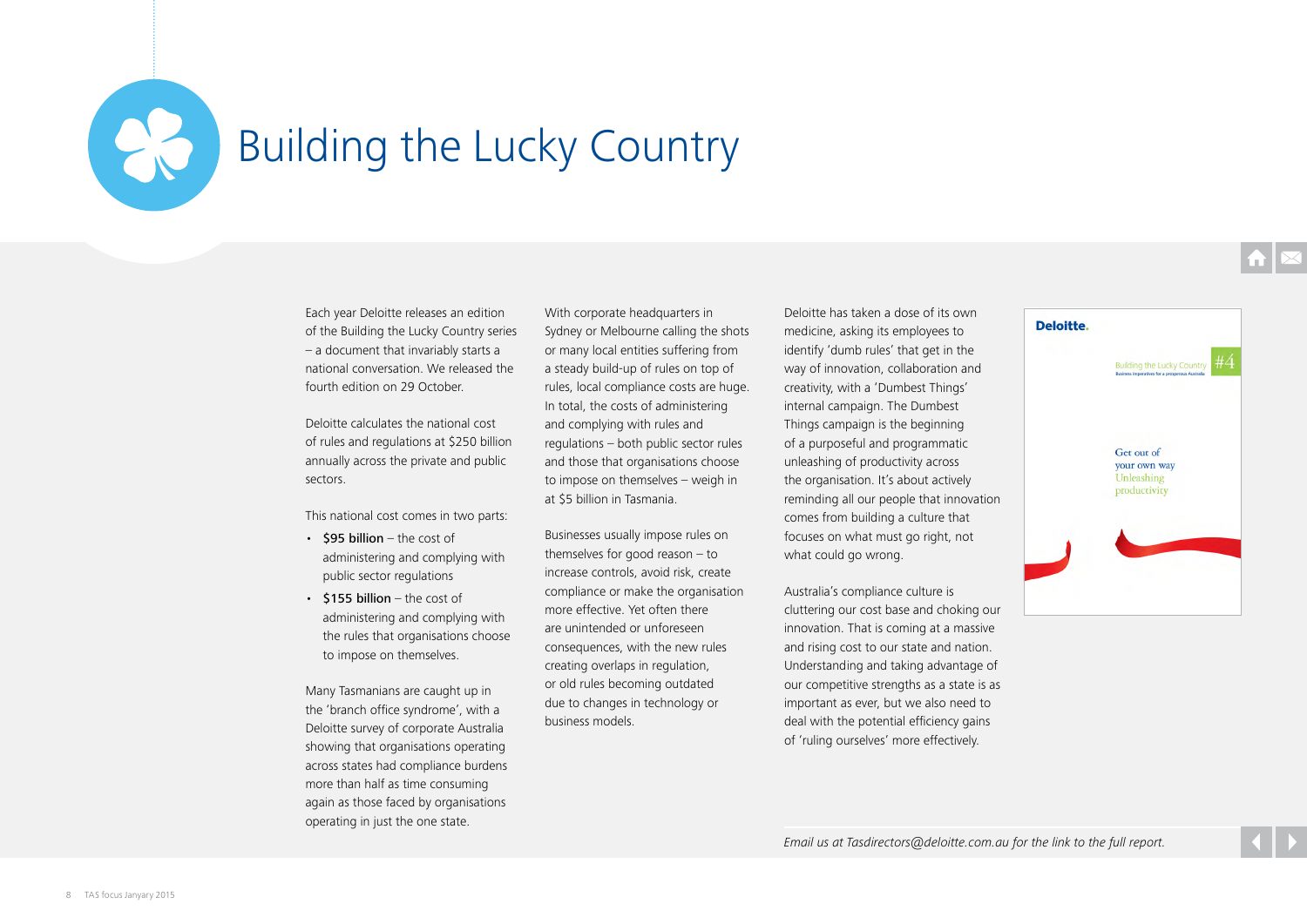<span id="page-8-0"></span>

## From the Boardroom

Our latest Board effectiveness survey is out and we are sharing the views of 150 Audit Committee Chairs on increasing regulatory scrutiny with you.

A staggering 92% of Chairs agreed or strongly agreed that audit committees are now under more regulatory pressure. As a result audit committees are now spending more time and effort on addressing regulators' concerns, such as understanding audit processes and considering impairment models.

As regulators have stepped up their monitoring processes of companies and auditors audit committees are now challenged with balancing this with their traditional responsibilities. Regulators are becoming much more organised internationally and coordinating activities with other corporate regulators.

The Australian Securities and Investments Commission (ASIC) has become much more interventionist and its monitoring activities have increased. ASIC recently announced in its recent review of 135 listed companies it contacted 23 with concerns, including inadequate impairment of assets and inappropriate accounting treatments. 17 of these companies had to change their treatment and some had to restate their financial results – something that was virtually unheard of a few years ago in Australia.

Not only are such announcements expected to become more common, but ASIC also plans to publicise and name entities via media releases.

In response some directors have expressed concern around potential for increased personal liability and loss of reputation, and the risk to company brands that negative publicity could create.

ASIC have also expanded reviews and resultant enquiries into proprietary companies.

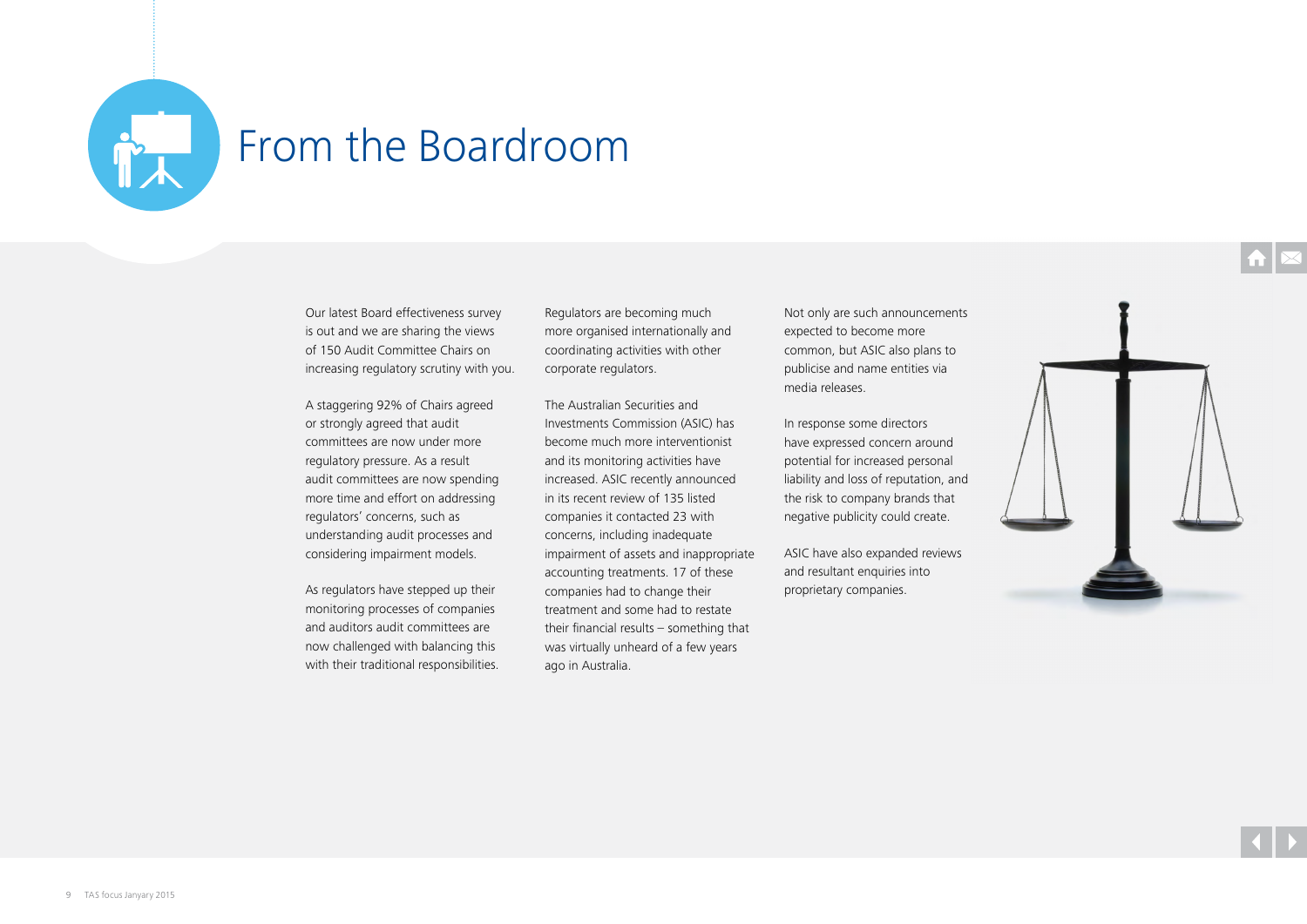<span id="page-9-0"></span>

## ASIC focus areas

ASIC announced its 31 December 2014 areas of focus and they are:

- Impairment testing and asset values
- Amortisation of intangible assets
- Off-balance sheet arrangements and new standards
- Revenue recognition
- Expense deferral
- Tax accounting
- Estimates and accounting policy judgement disclosures
- Disclosing the impact of the new revenue standard.

Many of these are consistent with previous periods and are part of an increased monitoring programme by the regulator (refer 'From the boardroom' above).

ASIC has also outlined a clear expectation that the impact of the issued but not yet effective revenue standard is included in the accounts. This will require many entities to conduct a thorough assessment of the standard, its impact on revenue recognition and disclosures.

## Listed company reporting

The year end results for Ruralco Holdings Ltd (which has a 30 September year end) were lodged with the ASX on 18 November. Profit after tax increased by 86% from \$5.738m in 2013 to \$10.565m in 2014.

## Public sector reporting

The 30 June 2014 year end for Tasmanian Government Business Enterprises, State Owned Corporations and Departments was reported to parliament in November 2014 by the Tasmania Audit Office. Results were mixed as shown below.

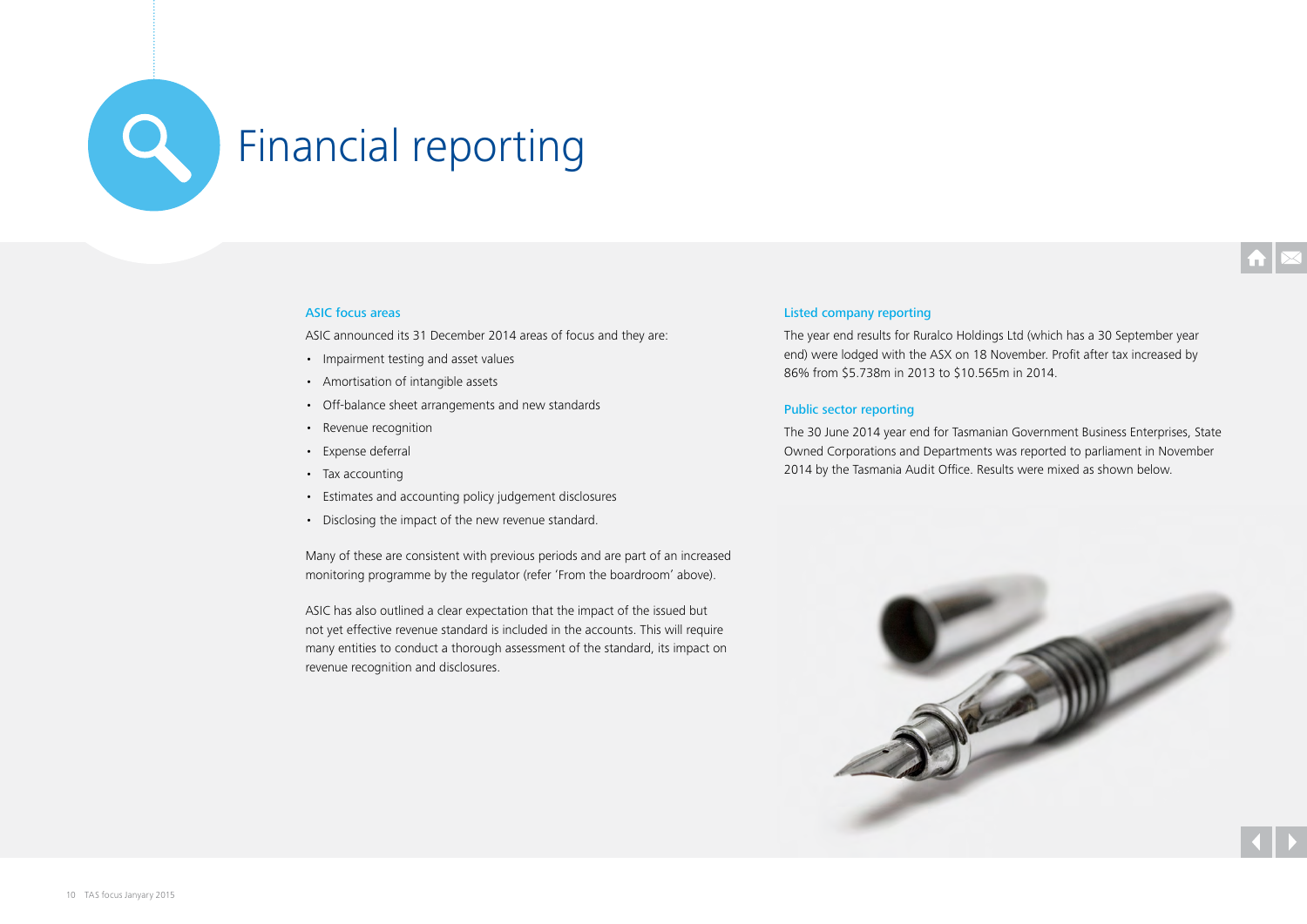

# Financial reporting (cont.)

## Government Business Enterprises

|                                      | <b>Hydro</b> | Forestry  | <b>MAIB</b> | <b>Port Arthur</b> | <b>Public Trustee</b> | <b>Tascorp</b> |
|--------------------------------------|--------------|-----------|-------------|--------------------|-----------------------|----------------|
| Profit/(Loss)<br>after tax $(5,000)$ | 144,548      | (43, 733) | 125,498     | 2,364              | 739                   | 10,473         |
| Returns to<br>Government (\$,000)    | 231,488      | 0         | 33,093      |                    | 200                   | 6,834          |

## State Owned Corporations

|                                      | Aurora | <b>Metro</b> | <b>Tas Irrigation</b> | <b>Tasports</b> | <b>Tasracing</b> | <b>Tas Rail</b> | <b>Transend</b> | TT-Line |
|--------------------------------------|--------|--------------|-----------------------|-----------------|------------------|-----------------|-----------------|---------|
| Profit/(Loss)<br>after tax $(5,000)$ | 63,991 | (268)        | (3, 563)              | (169)           | (75)             | (48, 882)       | 37,324          | 10,383  |
| Returns to<br>Government (\$,000)    | 64,560 |              |                       | 268             |                  |                 | 59,873          |         |

Tasmanian Networks Pty Ltd (TasNetworks) did not begin trading until 1 July 2014.

## Major Departments

|                                  | Ec Dev,<br><b>Tourism &amp; Arts</b> | <b>Education</b> | Health &<br><b>Human Services</b> | <b>Justice</b> | Police &<br>Emergency man. | <b>DIER</b> | <b>DPIPWE</b> |
|----------------------------------|--------------------------------------|------------------|-----------------------------------|----------------|----------------------------|-------------|---------------|
| Net Surplus/(Deficit)<br>(5,000) | 3,934                                | (22, 730)        | (451, 915)                        | 9,196          | (3,534)                    | 11,360      | 50,974        |
| <b>Employees</b>                 | 407                                  | 7.692            | 1,318                             | 1,039          | 1,511                      | 499         | 1,270         |

• The North, North West & South Tasmanian Health Organisations produced a combined surplus of \$88,272,000 and employed 7,870 employees.

• The state unfunded superannuation liability was reported at 30 June 2014 as \$4,369,326,000.

• In addition to the above, TasWater produced a net profit after tax of \$27,236,000 for the year ended 30 June 2014.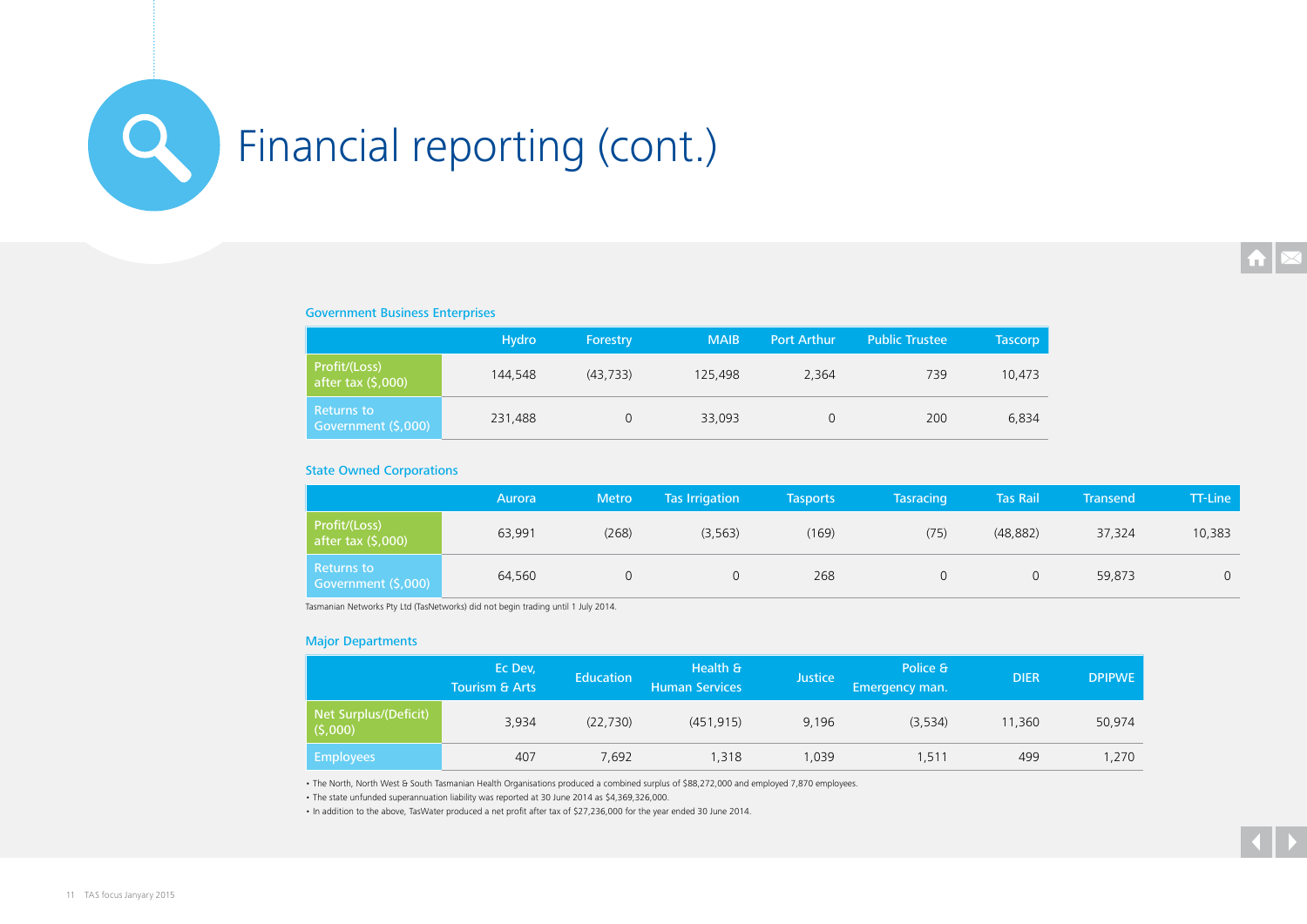# <span id="page-11-0"></span>Deloitte Tasmania index

The Deloitte Tasmania Index\* to 31 December 2014 shows that the Tasmanian registered ASX entities have continued to outperform the all ordinaries and the ASX small ordinaries indexes.

## Key movements since June 2014 are:

- The listing of Huon Aquaculture Group Limited on 23 October 2014, which saw the second Tasmanian based company list within a 12 month period
- Webster Limited acquiring the assets of AgReserves Australia Limited and an associated placement of 17,475,728 new ordinary Webster shares at \$1.03 per share to Australian Food & Fibre (AFF) which represented approximately 11.2% of Webster's issued capital. Webster also divested its onion operations
- A reduction in the market capitalisation of Grange Resources Limited
- Bellany's announcement on 14 December 2014 that it expects to exceed sales and NPAT forecasts by 20%
- In a post 31 December announcement BCD resources appointed receivers and managers on 22 January 2015.



## Entities within the Deloitte Tasmania Index are:

- BCD Resources NL
- Bellamy's Australia Limited
- Grange Resources Limited
- Huon Aquaculture Group Limited
- MyState Limited
- Ruralco Holdings Ltd
- Tasmania Mines Ltd
- Tassal Group Limited
- Webster Ltd.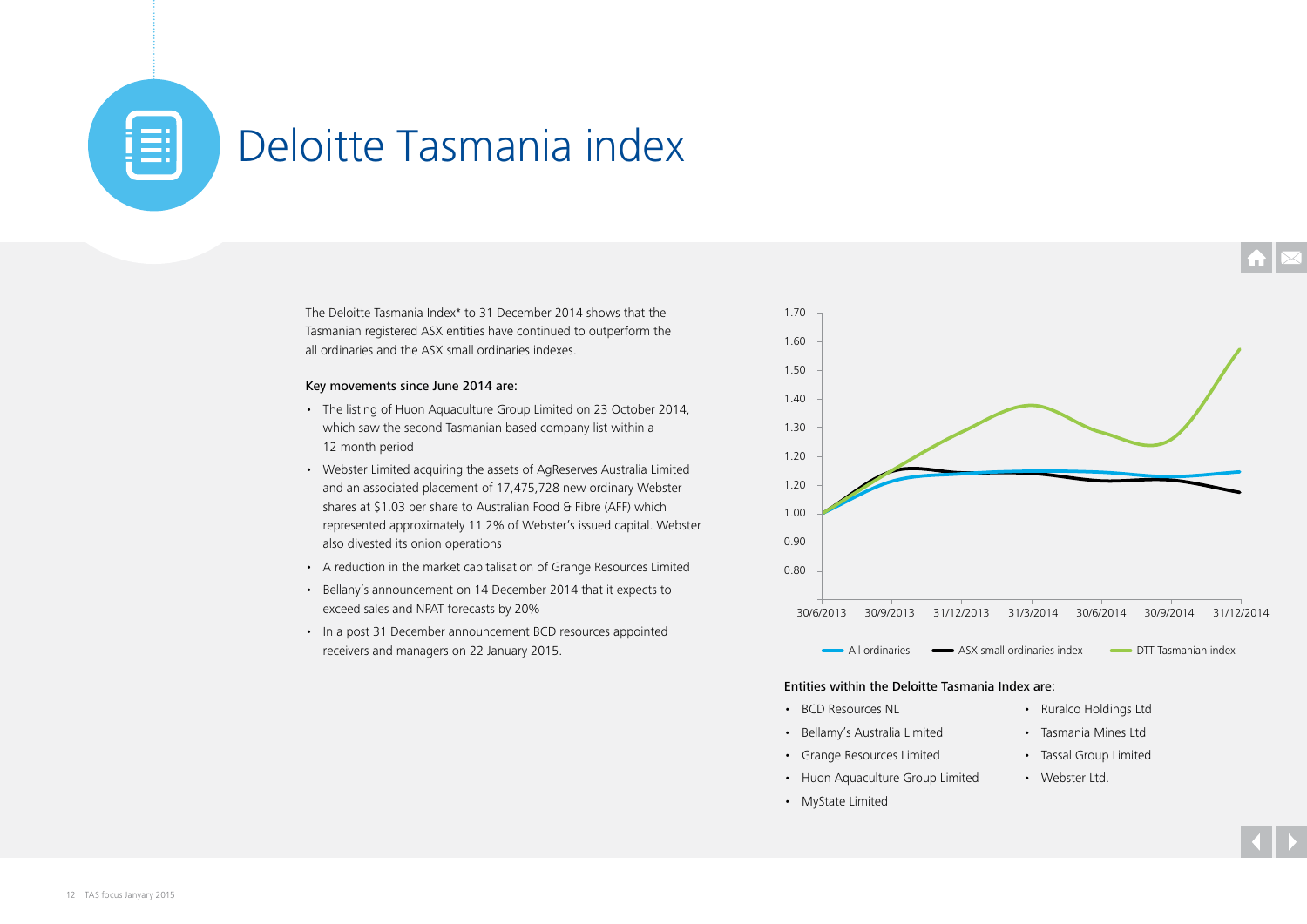<span id="page-12-0"></span>

# Out and about

Impact day – On the 21st of November 2014, 61 of our staff headed out into the community to help charitable organisations. You may have seen us on the street corners of Hobart collecting donations for Hobart City Mission, or taking residents from Veranto to Dru Point, maybe door knocking with Centacare or working hard at Foodbank and Secondbite.

In Launceston you may have seen us cooking a BBQ at Harvey Norman raising money for the Oxfam Syrian Crisis appeal or helping St Vincent de Paul and Oxfam in their sorting for the shops.

These are just some of the charities we supported this year.

Around the country Deloitte had 2,650 impact day participants collectively providing over 20,000 hours to the community.

Last year Deloitte contributed \$17m in community contributions around the country. In Tasmania we are proud to help local communities and charities in various ways including through work-place giving, micro volunteering, movember, emergency appeals, blood donations, and of course, impact day.

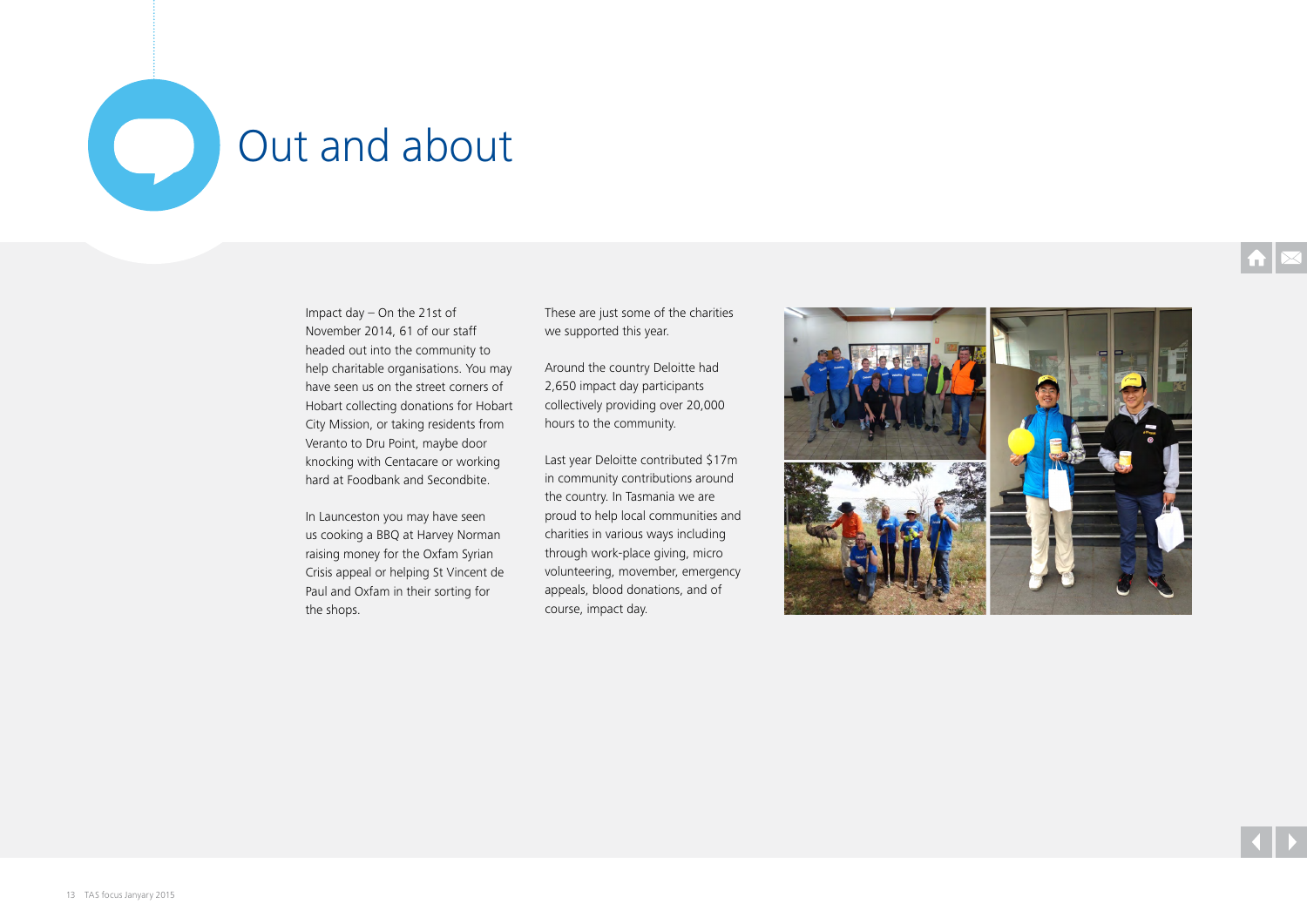# Deloitte Access Economics – The Tassie Report



David Rumbens Partner Deloitte Access Economics

<span id="page-13-0"></span> $\overline{\mathbf{C}}$ 

The Tasmanian economy continues to show signs of improvement. Employment growth has remained robust over most of 2014. The State's unemployment rate has stepped down through 2014 (reaching 6.9% in November), while the national unemployment rate has pushed up over the same time.

Tasmania's retail sector has faced challenges in recent years, but 2014 was an improvement with strong sales growth of 7.1% (over the year to the September quarter), well above that seen nationally. Across several key indicators, Tasmania's economy has performed well in 2014 compared to its mainland peers.

The falling Australian dollar and continued low interest rates should provide a boost to the Tasmanian economy going forward. Additionally, the recent signing of free trade agreements with Japan and South Korea, as well as the establishment of a framework for a free trade agreement with China should provide increased opportunities for Tasmania's agriculture and tourism industry to take advantage of the world's fastest growing economic region.

However, there are some risks to continued economic growth in Tasmania. The continued demographic challenge will hamper future growth prospects. While the rate of population growth has lifted slightly in recent months, it remains the weakest of all States. Additionally, there is still the prospect that interest rates will increase towards the end of 2015, and if that were to occur it would dampen consumer spending, and potentially investment spending, in Tasmania.

Looking forward, the Tasmanian economy has a number of opportunities for growth. The growing Asian middle class will provide an expanding market for Tasmania's agricultural and tourism sectors. This will complement the State's other strengths in forestry and mining, and will provide additional opportunities for business to invest.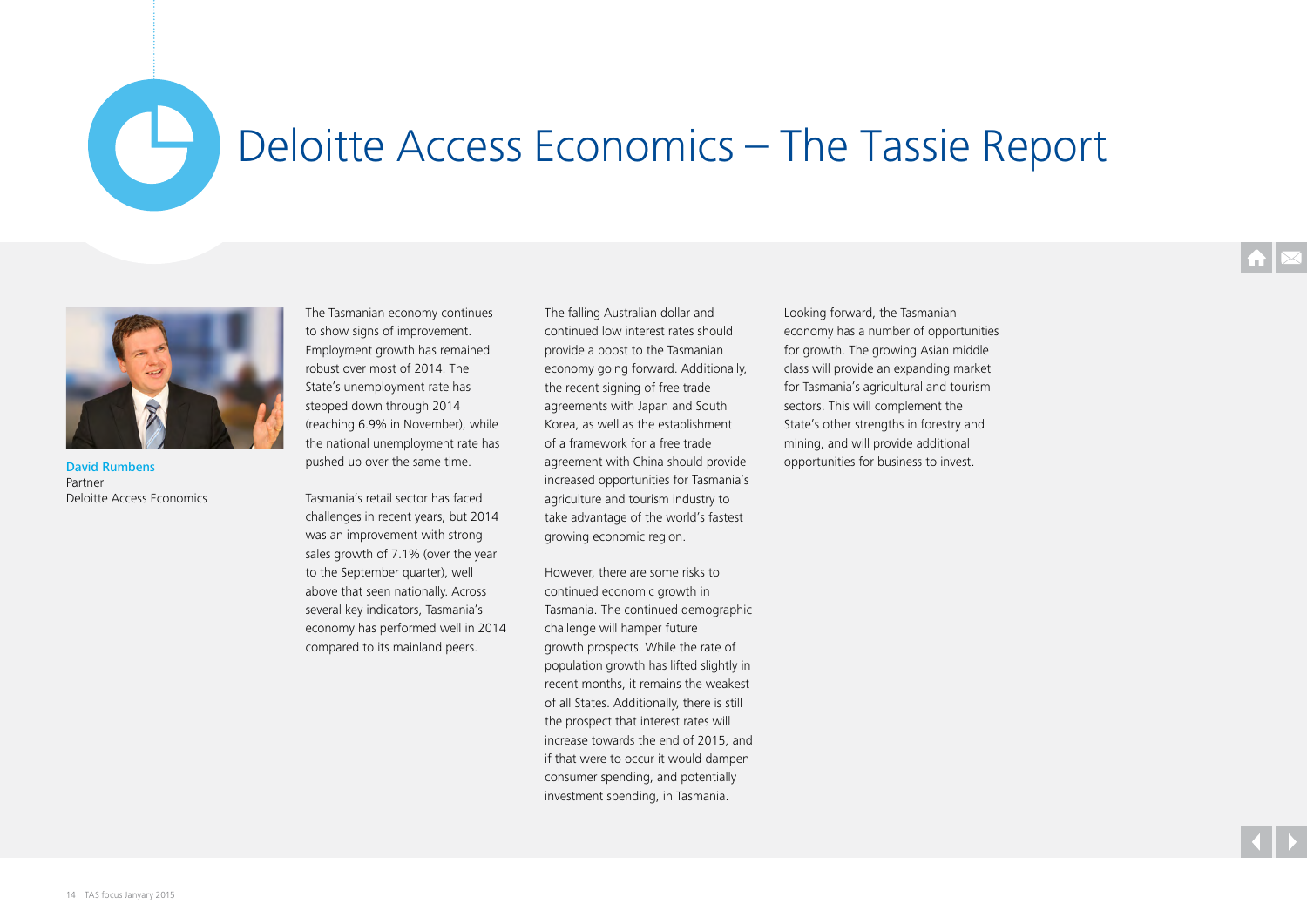<span id="page-14-0"></span>



Damien, David, Carl, Tim, Angela, Simon, James, Roger and Rod.

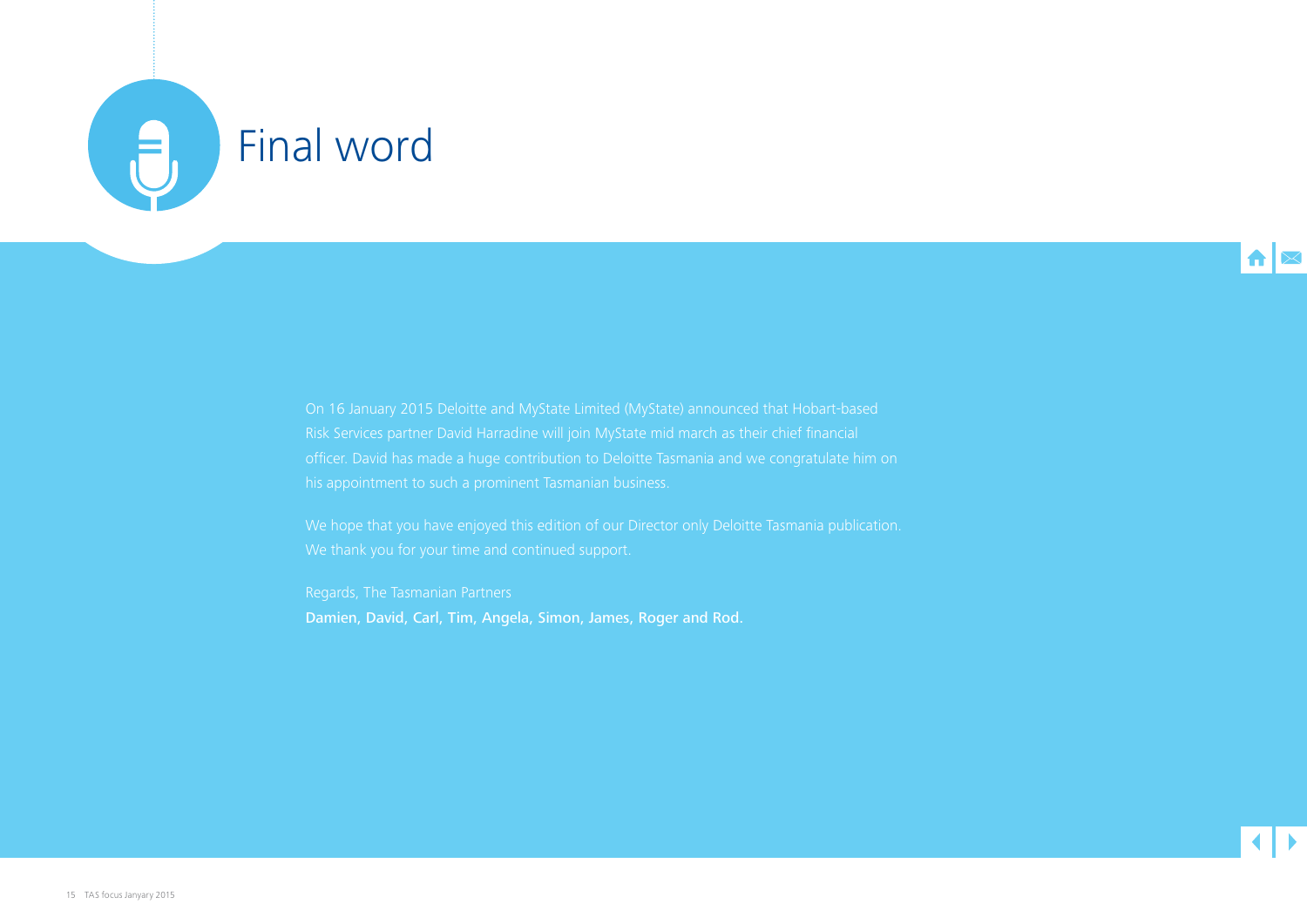

For copies of any reports referred to in this document, feedback or if you require any further information please contact us at tasdirectors@deloitte.com.au.

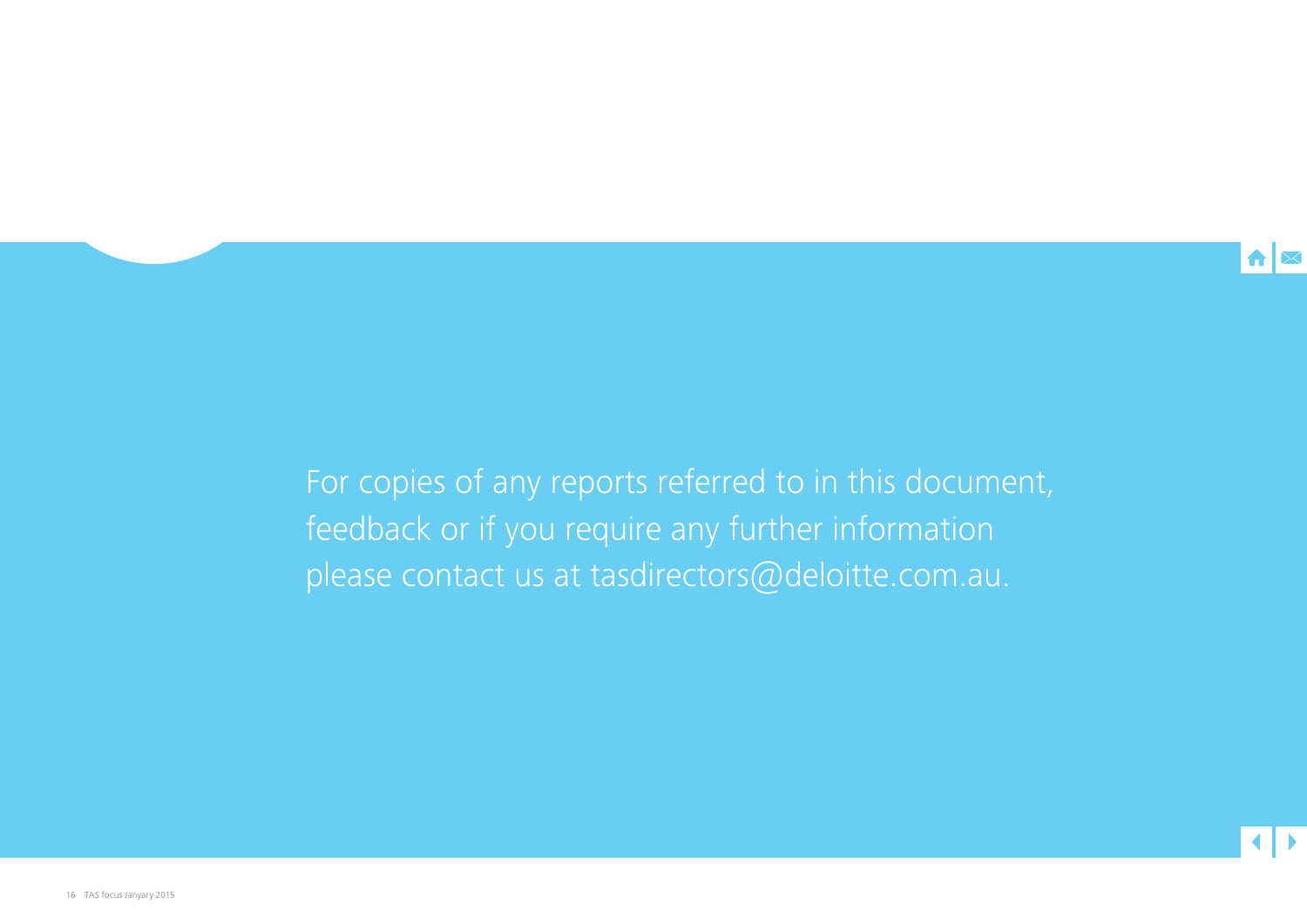<span id="page-16-0"></span>

## Hobart office



**Damien Bones** Business Advisory Services Tel: +61 3 6237 7097 dbones@deloitte.com.au



**Tim Maddock** Corporate Tax Tel: +61 3 6237 7065 tmaddock@deloitte.com.au



**David Harradine** Risk Services Tel: +61 3 6237 7016 dharradine@deloitte.com.au



**Angela Paynter** Assurance & Advisory Tel: +61 3 6237 7072 apaynter@deloitte.com.au



Assurance & Advisory Tel: +61 3 6237 7630 carharris@deloitte.com.au



**Simon Tarte** Consulting – Hobart Tel: +61 3 6237 7030 starte@deloitte.com.au

## Launceston office



**James Down** Business Advisory Services Tel: +61 3 6337 7065 jdown@deloitte.com.au



**Roger McBain** Business Advisory Services Tel: +61 3 6337 7032 rmcbain@deloitte.com.au



**Rod Whitehead** Assurance & Advisory/Risk Services Tel: +61 3 6337 7061 rwhitehead@deloitte.com.au